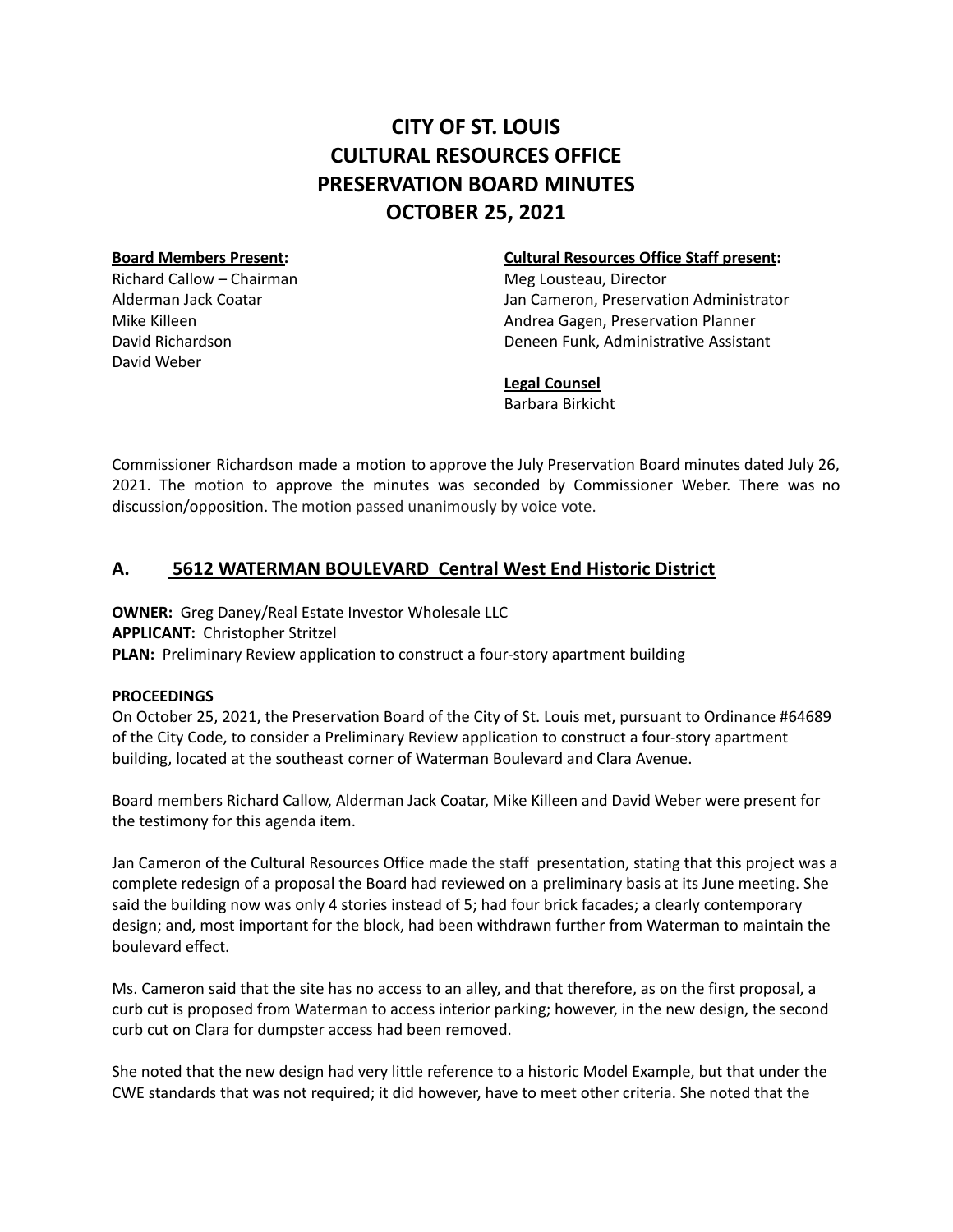height should be within 15% of the majority of buildings on the block, which was difficult to determine given the variety of heights; and that it seemed unreasonable to hold the applicant to that given the unusual character of the block. Ms.Cameron stated that the design complied in the requirements for location, exterior materials, but deviated in Fenestration, which required windows to be both of the same proportions as in adjacent buildings, and also the same operation, which is entirely double hung. She said that the design was critically based on its fenestration pattern, and suggested that the Board may wish to consider an exception, which the staff would not oppose.

Ms. Cameron further noted that the design did not comply with requirements for curb cuts & driveways, but was unable to comply given the lack of access to an alley. She suggested that the design of the vehicle entry from Waterman required more attention and that the staff has not had the opportunity to discuss that with the current designer.

Ms. Cameron showed elevations of the building and noted the projections at the cornice on the Waterman and Clara facades. She said they seemed awkward and recommended that the top of the building be reconsidered, with a design that was more characteristic of other buildings in the vicinity.

Ms. Cameron continued with a rendering provided by the applicant showing the building in context with surrounding buildings; and slides of the street and block.

Ms. Cameron concluded with a recommendation that the Board grant preliminary approval to the new design with the requirement that the parapet be reconsidered and the usual stipulation that staff would review and approve final drawings and exterior materials be imposed.

She entered into the record letters that she stated had been provided to the Board members earlier that day. Those were the following: Alderwoman Navarro, expressing concerns about the building design; Steve Pudlowski, writing against the design and stating that the building was still too large; and those in favor of the project Anthony Nipert; Daniel S. Lertiz; John Clark; Erek Borrelli; and Sean E. Tooley, all neighborhood residents. Also writing in support of the project was Michelle Jones, a local real estate agent.

In response to a question from Board member Killeen, Ms. Cameron said that the Cultural Resources staff would like to see a redesign of the top of the building, either eliminating the parapet protrusions or reducing them.

Chris Stritzel, the applicant, spoke in favor of the proposal. He said he did not have a formal presentation, but would speak regarding the development of the new design. He said that after listening to neighborhood feedback, they had altered the height of the building, and number of parking spaces, so that no variance was required. He noted the change in exterior materials, now being all brick, of color to be compatible with adjacent buildings. He said the building's massing and setback now align with buildings on Waterman and Clara.

Mr. Stritzel said he had held two meetings with neighbors in which 18 people came. In response to their comments, he had changed the color of the brick, added more landscaping and answered a number of other concerns. He said afterwards, the Alderwoman and CRO had not responded to his meeting requests.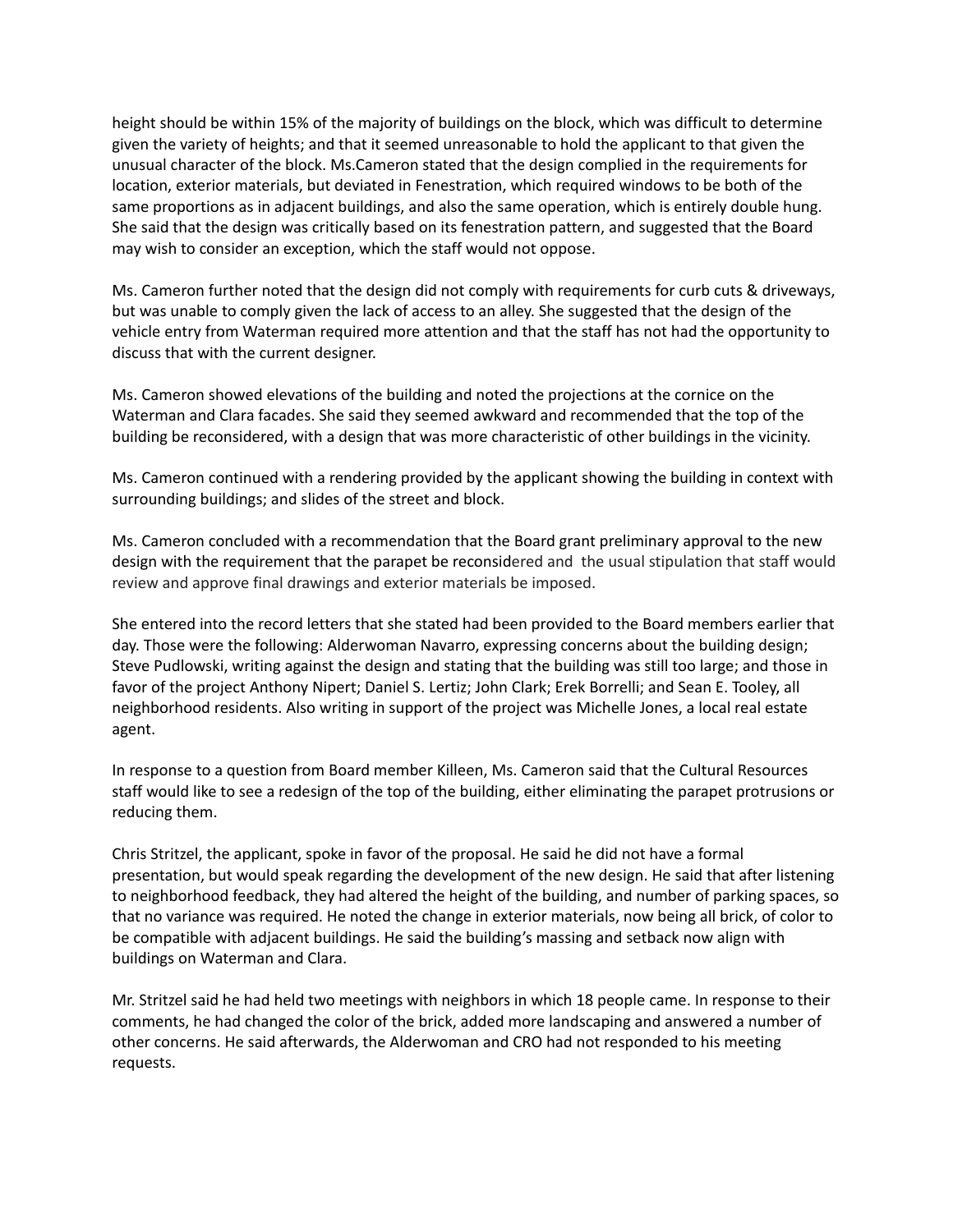Mr. Stritzel said he had received comments from the Central West End Neighborhood Association and they were generally in support but asked that the roof design be altered. He said he would work with the Cultural Resources Office to address that. He felt that the design was a major upgrade and improvement to the previous proposal.

In response to a question from Mr. Killeen, Mr. Stritzel said that the architect for the new design was Anthony Duncan.

In response to a question from Alderman Coatar, Mr. Stritzel said that the project had the same ownership - Greg Daney - as the last time a project for the site was proposed. He noted that Mr. Daney had developers willing to take on the project, but said he could not name them publicly; and that they would make a formal submission when the time comes.

Alderwoman Heather Navarro spoke regarding the project. She said that she appreciated someone considering building on this lot and also that the applicant had listened to neighborhood feedback. She was excited to see something happen here, but she said special consideration should be given to the design because of its location and the unique characteristics of the block and neighborhood. She stated she had not heard from the ownership group and had been unsuccessful in getting any meetings with Mr. Stritzel, the applicant. She noted that many concerns of the neighborhood seemed to have been addressed but that more work should be done on the building's design; she felt it was more like a structure in a medical park and that this was a residential street. She felt that the west and south elevations were fairly monolithic. For further information the Alderwoman asked that the Board refer to the letter she had submitted.

Jeff Vines spoke in support of the project, stating that he was a business owner and property owner in the Central West End neighborhood and wanted to applaud this proposal overall; he thought the aesthetics could be addressed and refined. He said now we have a vacant lot that contributes nothing to the historic district or the character of the neighborhood. He said he supported providing for new residents with more street activity and transit usage.

Clare Linebecker spoke against the project. She said she appreciated the time the applicant had put in, but was curious if he had provided data showing that the area really needs more residential units, given so many other large developments nearby. She asked, "Where are all the people coming from?" and said the City's population was not growing rapidly. She objected to these large buildings being constructed in the neighborhood and felt they did not maintain the neighborhood's integrity at all.

Beverly Berner spoke against the project. She said while the design was an improvement over the previous proposal, it was still too dense for the street. She noted that Waterman is not a densely populated street like Pershing; that almost all the buildings were only three stories; and that the largest, the Dorchester, while 6 stories, had many fewer units and was on a larger site. She said that here, there would be 50 units fitting on only one-third of an acre.

## **FINDINGS OF FACTS**

The Preservation Board finds that:

- 5612 Waterman Boulevard is located in the Central West End Local Historic District.
- The revised design is compliant with the requirements of the Central West End Standards for New Construction in siting, massing, scale and exterior materials. It is not currently possible for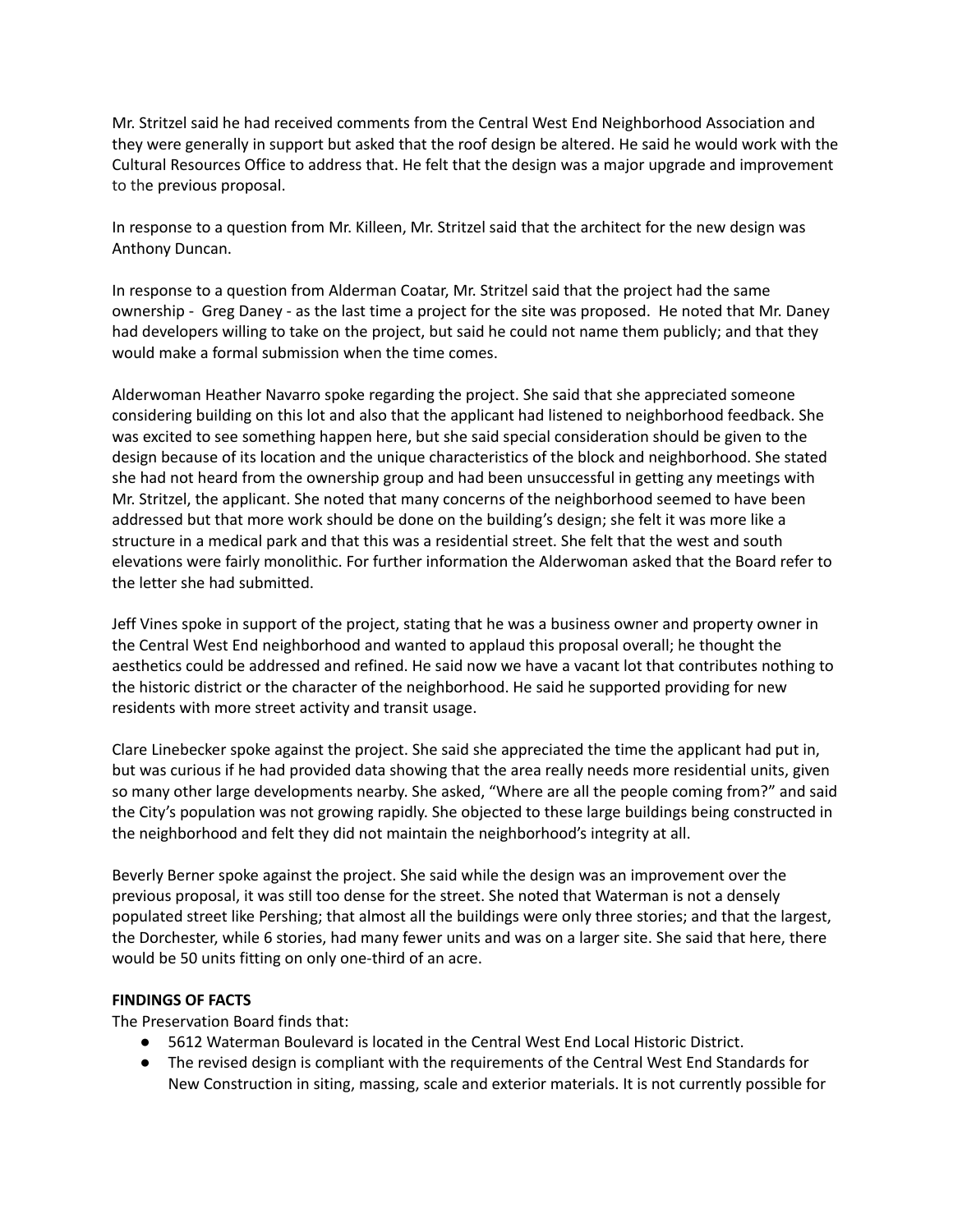the Cultural Resources Office to assess the height requirement, but the new design is only four stories, which appears to be compatible with the majority of buildings on the block.

- The design only partly complies with the requirements for fenestration, having windows with a vertical form, but that are not double hung.
- Similarly, the design only partly complies with the requirements for curb cuts and driveways. Given the unusual shape of the parcel, without access to an alley, the staff recommends an exception to the Standards, with the condition that the applicant work with staff to reduce the visual impact of the exposed garage entry on Waterman.
- Finally, the design does not comply with the requirement of the Standards that the roof design of new buildings reflect that of the majority of buildings in the streetscape. The Cultural Resources Office recommends that the parapet design be reconsidered.

#### **CONCLUSIONS OF LAW**

After due consideration and after weighing each piece of evidence and making a determination of the credibility of the witnesses, the Board has made a determination as to the substance and credibility of the evidence and exhibits.

The Preservation Board moved to grant preliminary approval to the new construction with the stipulation that the design of the parapet be reconsidered, reducing the number and height of projections; and that final plans, details and exterior materials be reviewed and approved by the Cultural Resources Office. The motion was made by Board Member Weber, and was seconded by Board Member Killeen. The motion passed, with a vote of 2-1, with Board members Weber and Killeen in favor, Alderman Coatar opposed, and Chairman Callow abstaining.

By Order of the Preservation Board Cultural Resources Office

## **B. 2911 LEMP AVENUE Benton Park Local Historic District**

**OWNER/APPLICANT:** Terri Ferguson and Benet Schaeffer **PLAN:** Preliminary Review to install two windows on front facade

**PROCEEDINGS:** On October25, 2021, the Preservation Board of the City of St. Louis met, pursuant to Ordinance #64689 of the City Code, to consider a Preliminary Review application to install two windows on the front façade of 2911 Lemp Avenue, located within the boundaries of the Benton Park Local Historic District.

Board members Richard Callow (Chair), Mike Killeen, David Weber, David Richardson, and Alderman Jack Coatar were present for the testimony for this agenda item.

Andrea Gagen of the Cultural Resources Office made a presentation that considered City Ordinance #67175, which sets forth the standards for the Benton Park Local Historic District, and in particular the section that pertains to Windows. Ms. Gagen stated that the proposed windows did not comply with the Benton Park Historic District Standards as the windows would be narrower and shorter than the original windows, the material and shape of the brickmold would not be replicated, and the decorative wood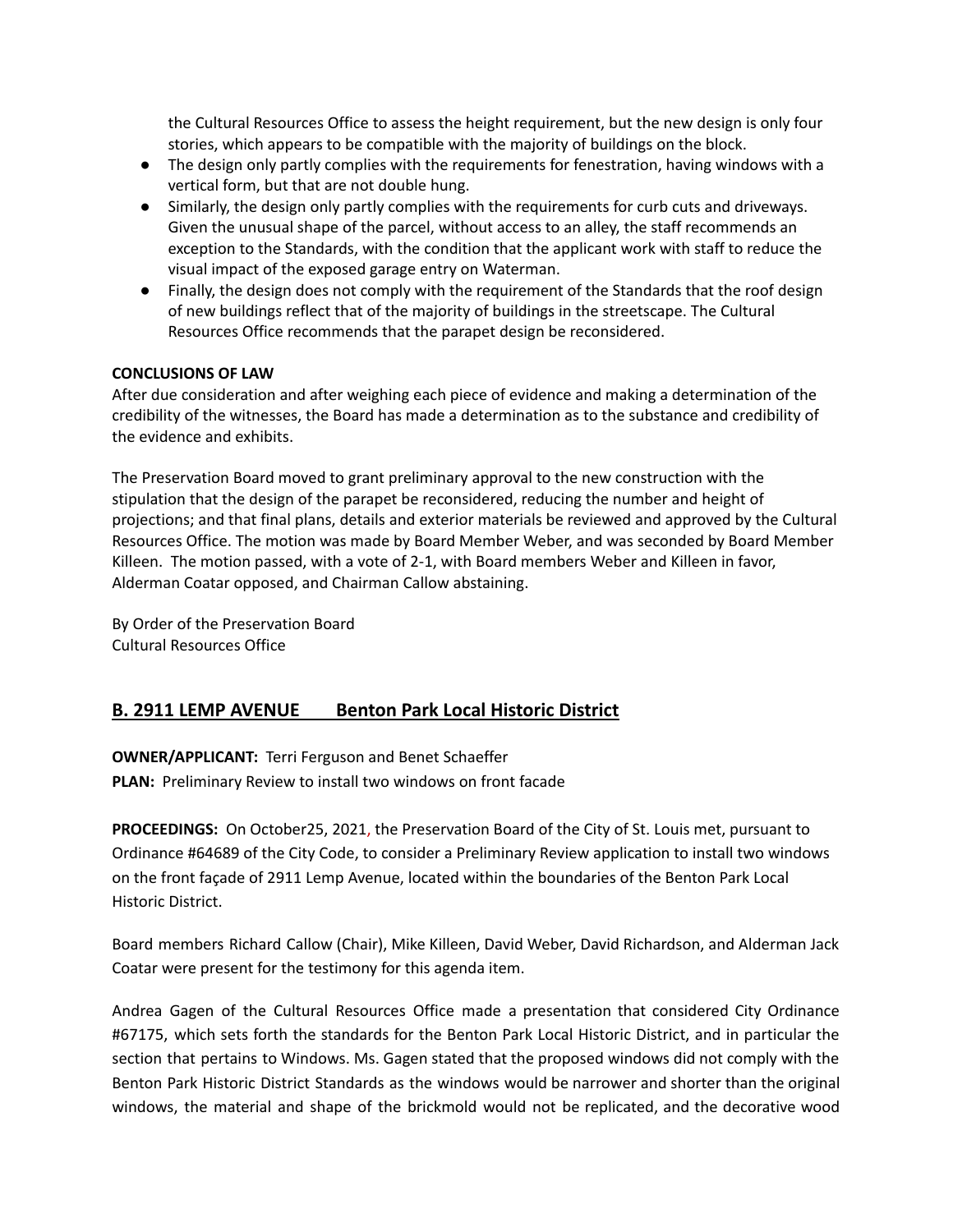eyebrow above the window would not be retained or replicated. She stated that sash replacements would be acceptable, and would not require alterations to the interior. She stated that the Cultural Resources Office had approved their earlier application for side windows because of cost considerations and the lower visibility of that elevation, and in return, the owners had agreed to do the front windows according to the standards. Ms. Gagen also entered into the record an email from the Benton Park Neighborhood Association stating their support for the project, with a concern about the handling of the decorative eyebrow.

Benet Schaeffer, owner, testified on his own behalf. He said that he and his partner had been working on the project since May and, due to the drywall returns, putting new windows in would result in major deconstruction. He stated that there was no deal with the Cultural Resources Office that if they did the side windows one way that they would do the front windows according to the neighborhood association or Cultural Resources Office specifications. He stated that the situation is the same throughout the house, and that Rivertown (a window company) had come up with a good solution. He stated that the windows were not as small as the dimensions stated and there was almost no difference in the size, only about one inch on each side, and no more than a 2 or 3 inch difference top to bottom. He also stated that the muntin pattern would be matched. He said that the current windows are leaking noise as well as air, and that they do not want to do sash replacements because, in their experience, they are extremely leaky and that they also leak noise from the nearby businesses. He stated they would do a wood, metal or vinyl applique on the eyebrow, and that they had an artist that could do a piece of decorative metal there.

## **FINDINGS OF FACT**

The Board finds that:

- 2911 Lemp Avenue is located in the Benton Park Local Historic District.
- The interior window openings were previously altered which would require interior demolition to install a full-frame window.
- The installation of new sash replacements would not require interior demolition.
- The proposed windows are smaller than the original windows and the molding profiles do not match the original moldings. The decorative eyebrows would also be removed or covered. Therefore, they do not comply with the Benton Park Historic District standards.

## **CONCLUSIONS OF LAW**

After due consideration and after weighing each piece of evidence and making a determination of the credibility of the witnesses, the Board has made a determination as to the substance and credibility of the evidence and exhibits.

The Preservation Board denied approval of the project as presented at the Preliminary Review of the proposal to install two windows on the front façade. Board Member Richardson made the motion, which was seconded by Board Member Coatar. The motion passed unanimously with Board Member Killeen recusing himself and Chairman Callow abstaining.

By Order of the Preservation Board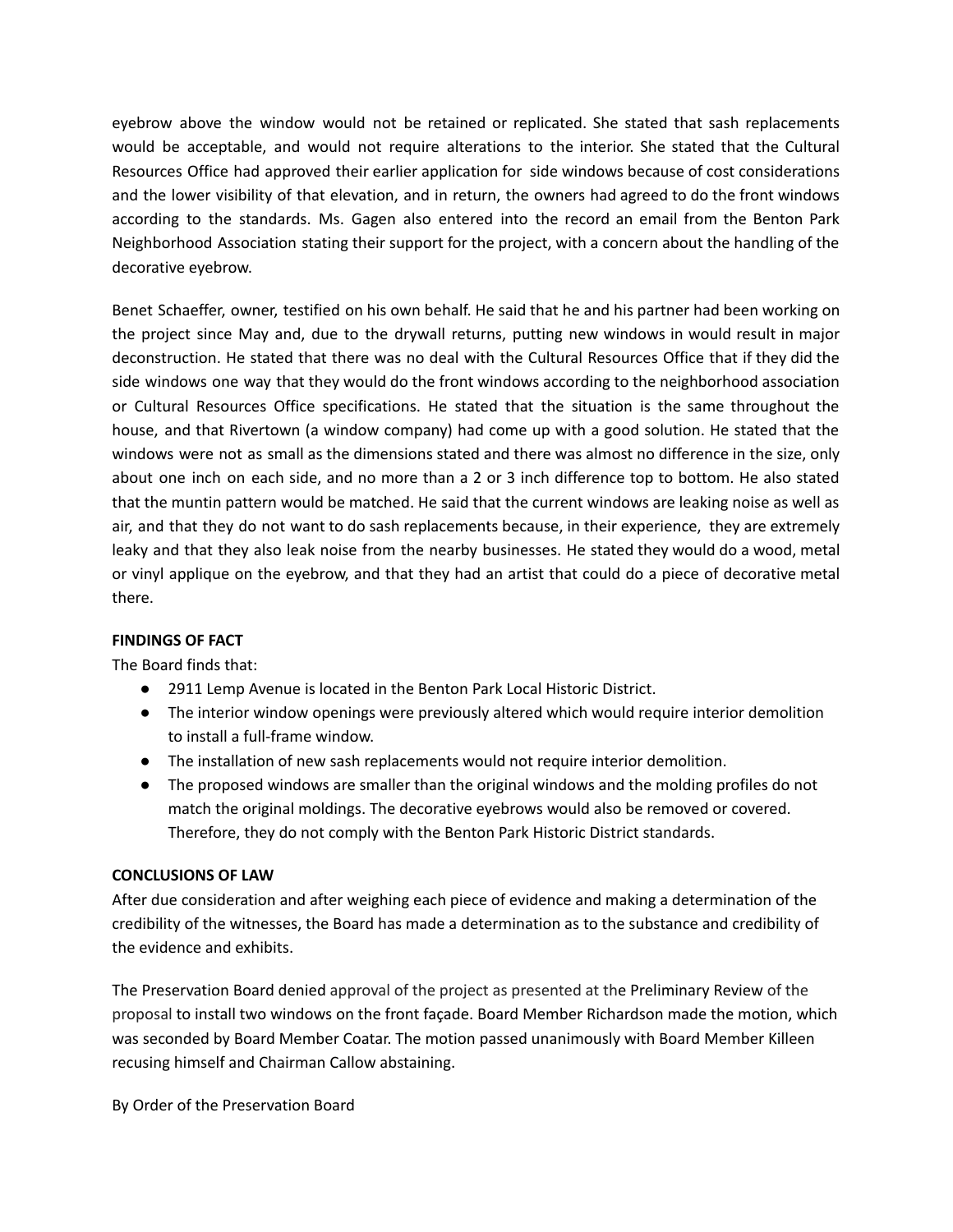Cultural Resources Office

## **C. 1118 DESTREHAN Hyde Park Historic District**

**OWNER/APPLICANT:** Barakat Investments LLC/Roeshelle Mu'min **PLAN:** Appeal of Director's Denial to install new windows

**PROCEEDINGS:** On October 25, 2021, the Preservation Board of the City of St. Louis met, pursuant to Ordinance #64689 of the City Code, to consider an appeal of the staff's denial to install windows at 1118 Destrehan Street, in the Hyde Park Local Historic District.

Board members Richard Callow, Alderman Jack Coatar, Mike Killeen, David Richardson and David Weber were present for the testimony for this agenda item.

Andrea Gagen of the Cultural Resources Office was sworn in and entered into the record Ordinance 64689, as amended by Ordinance 64925; Ordinance 57484, which sets forth the standards for the Hyde Park Local Historic District, and in particular the sections that pertain to windows; the agenda; the PowerPoint; and her presentation.

She then made a presentation that described the project that involved the installation of vinyl or wood square head windows in an opening that originally had segmental arch window heads. Ms. Gagen stated that the proposed windows did not comply with the Hyde Park Historic District Standards. She stated that the owner was claiming financial hardship, but no documentation had been provided to the Cultural Resources Office.

No one was present for the owner.

## **FINDINGS OF FACTS**

The Preservation Board finds that:

- 1118 Destrehan Street is located in the Hyde Park Local Historic District.
- The original windows on the front façade had segmental arched heads, while the proposed replacement windows have flat heads.
- The proposed vinyl windows are not an allowed material under the Hyde Park Historic District standards and do not replicate historic windows.

## **CONCLUSIONS OF LAW**

After due consideration and after weighing each piece of evidence and making a determination of the credibility of the witnesses, the Board has made a determination as to the substance and credibility of the evidence and exhibits.

The Preservation Board moved to uphold the staff's denial to windows on the front facade. The motion was made by Board Member Killeen and seconded by Alderman Coatar. The motion passed unanimously, with Alderman Coatar and Board Members Killeen, Richardson and Weber in favor of the motion. There was one abstention from Chairman Callow.

By Order of the Preservation Board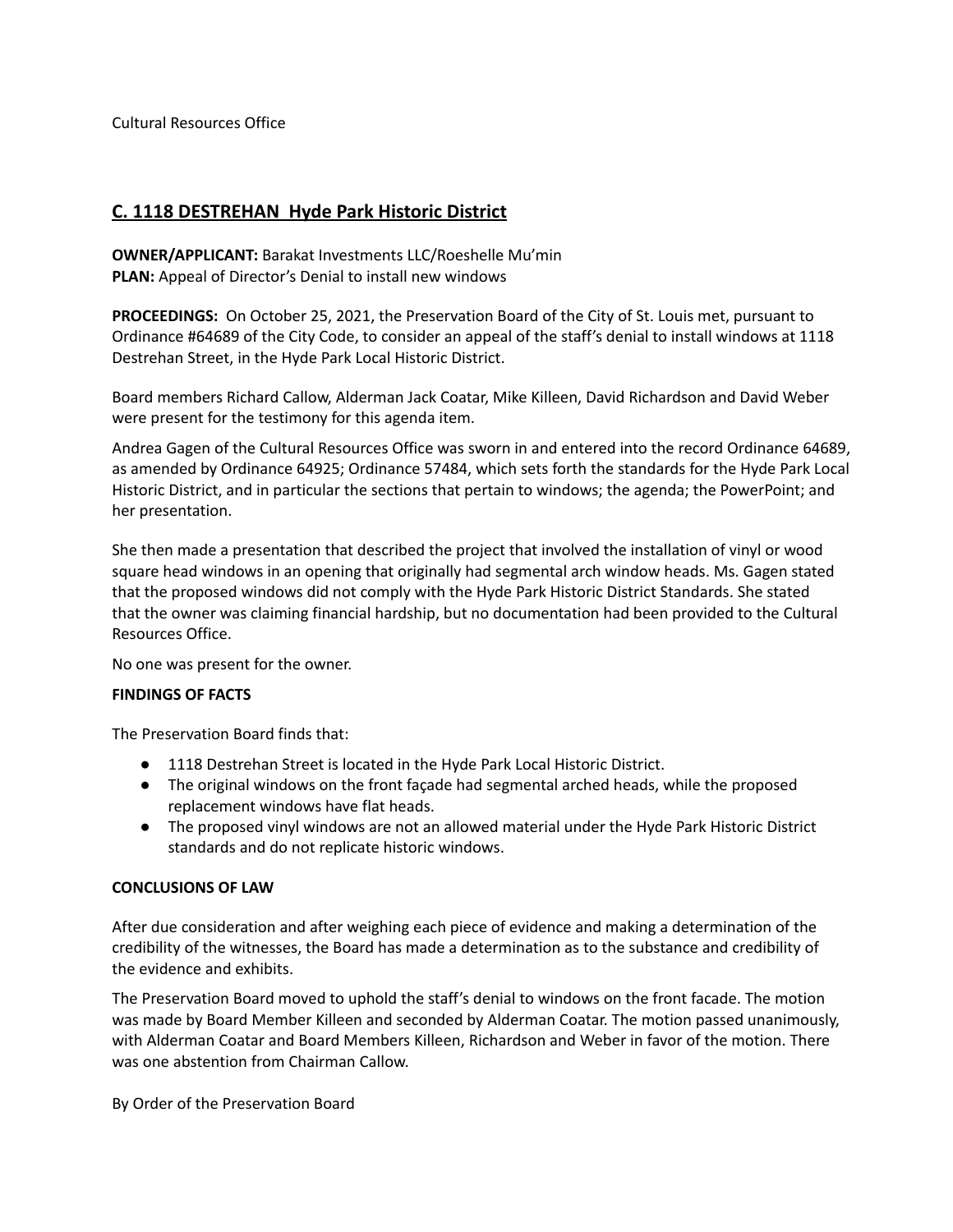Cultural Resources Office

## **D. 5227 ALABAMA AVENUE Saint Cecilia National Register District**

**OWNER/APPLICANT:** Hi Point Development LLC/Patrick Gerau **PLAN:** Appeal of Director's Denial to Demolish a 1-Story Residential Building

**PROCEEDINGS:** On October 25, 2021, the Preservation Board of the City of St. Louis met, pursuant to Ordinance #64689 of the City Code, to consider an appeal of the Director's denial to demolish the building at 5227 Alabama Avenue.

Board members Richard Callow, Alderman Jack Coatar, Mike Killeen, David Richardson and David Weber were present for the testimony for this agenda item.

Meg Lousteau of the Cultural Resources Office was sworn in and entered into the record Ordinance 64689, as amended by Ordinance 64925; Ordinance 64832; the powerpoint, the agenda, and her presentation.

Ms. Lousteau stated that 5227 Alabama is located in a Preservation Review District where the Cultural Resources Office/Preservation Board has jurisdiction over demolition applications. The building is a Merit structure per the definition in Ordinance #64689, as the building is a contributing building to the St. Cecilia National Register Historic District. The current owner purchased the building in June 2021. The owner wishes to demolish the building for possible future construction, although there are no immediate plans. The Cultural Resources Office denied the demolition application as the building was determined to be a Merit building in Sound condition. The owner has appealed the denial and the matter is now before the Preservation Board.

The Cultural Resources Office reviewed this application under ordinances 64689 and 64832. Using the standards set forth in the ordinance 64832, they concluded that there is no Redevelopment Plan; that the building is a Merit structure; that the building appears to be in good and sound condition; that the surrounding block is occupied and intact; and that there is good reuse potential as well as the possibility of tax credits. She further noted that no evidence of economic hardship had been presented, and that the applicant had proposed no plans for new development on the lot.

Based on these preliminary findings, the Cultural Resources Office recommends that the Preservation Board uphold the Director's Denial of the application to demolish 5227 Alabama Avenue as it does not meet the criteria for demolition under the Preservation Review District ordinance.

Mr. Gerau, the applicant, swore to tell the truth. He purchased the property this year, and owns the lot next door as well. His goal is to build new homes on the two properties, starting with this site, but has no drawings or plans. He'd like to build new houses to add more diverse housing stock, increase tax revenue for the city,and spur further interest in the area.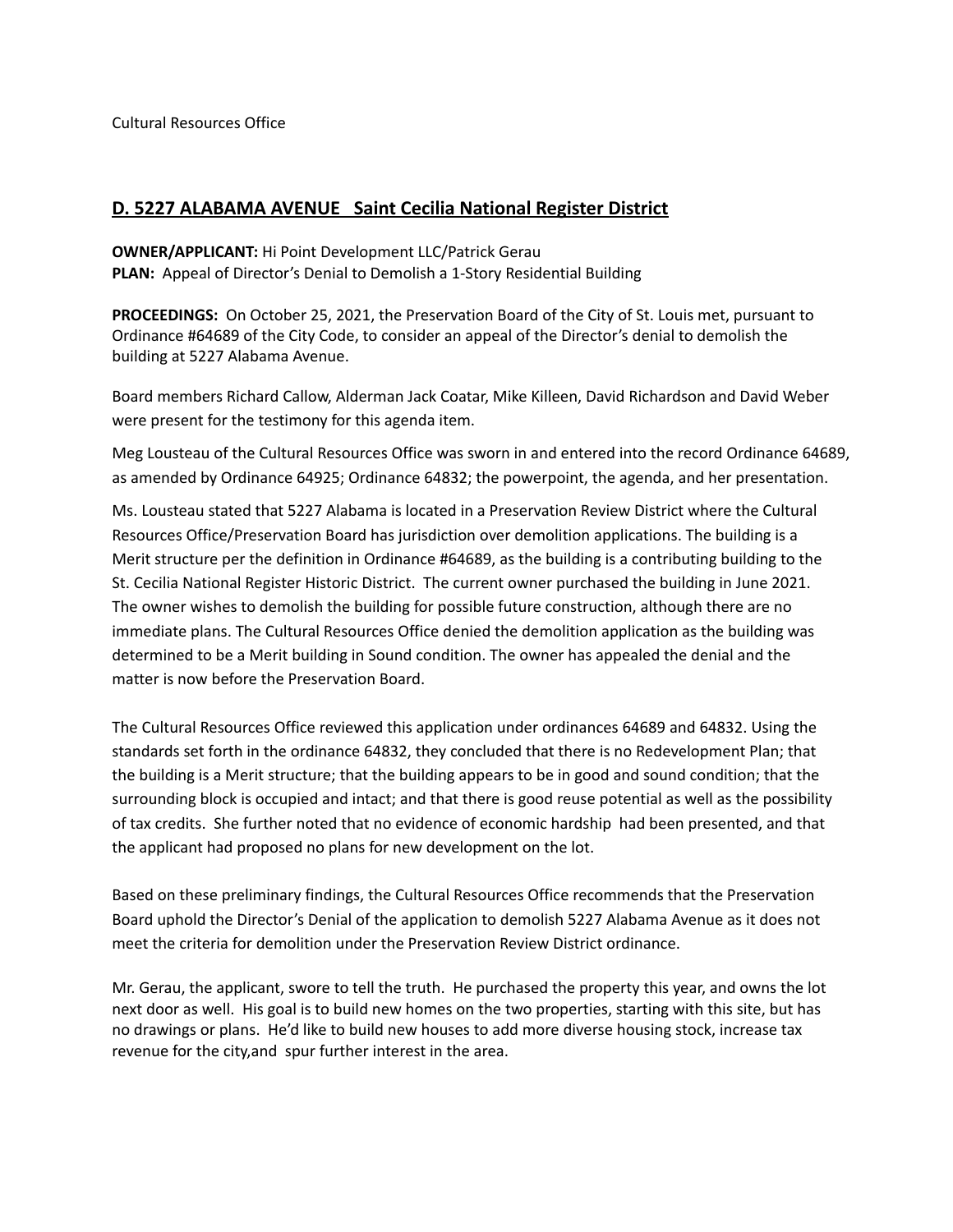Alderman Coatar asked when he'd acquired the property, and about the property next door. Mr. Gerau responded that he'd bought the house in June of 2021, and that there is a house on the adjacent lot that he owns. The house at 5227 Alabama has been vacant for about 5 years.

There was no one signed up to speak on the item.

#### **FINDINGS OF FACT**

The Board finds that:

- 5227 Alabama Avenue is located in a Preservation Review District.
- The building appears to be in good condition and is Sound under the ordinance.
- The building is a Merit structure, as it is a contributing building to the St. Cecelia National Register Historic District.
- The building is located in a stable block and has good reuse potential.
- There are no immediate plans for new construction.

#### **CONCLUSIONS OF LAW**

After due consideration and after weighing each piece of evidence and making a determination of the credibility of the witnesses, the Board has made a determination as to the substance and credibility of the evidence and exhibits.

Alderman Coatar moved to uphold the Director's Denial of the demolition application as it does not meet the standards set forth in the Preservation Review District ordinance. The vote was 4 yays and 1 abstention, with Alderman Coatar, Commissioner Weber, Commissioner Richardson, and Commissioner Killeen voting yes, and Chair Callow abstaining.

By Order of the Preservation Board Cultural Resources Office

## **E. 5802 WATERMAN Skinker-DeBaliviere Historic District**

#### **OWNER/APPLICANT:** Victoria Nicole Neel

**PLAN:** Appeal of a staff Denial to retain wrapping on the front windows completed without a permit

**PROCEEDINGS:** On October 25, 2021, the Preservation Board of the City of St. Louis met, pursuant to Ordinance #64689 of the City Code, to consider an appeal of the staff's denial to retain wrapping on front windows completed without a permit at 5802 Waterman Boulevard, in the Skinker/DeBaliviere/Catlin Tract/Parkview Certified Local Historic District.

Board members Richard Callow, Alderman Jack Coatar, Mike Killeen, David Richardson and David Weber were present for the testimony for this agenda item.

Andrea Gagen of the Cultural Resources Office was sworn in and entered into the record Ordinance 64689, as amended by Ordinance 64925; Ordinance 57688, as amended by Ordinance 70281, which sets forth the standards for the Skinker/DeBaliviere/Catlin Tract/Parkview Certified Local Historic District, and in particular the sections that pertain to windows; the agenda; the PowerPoint; and her presentation.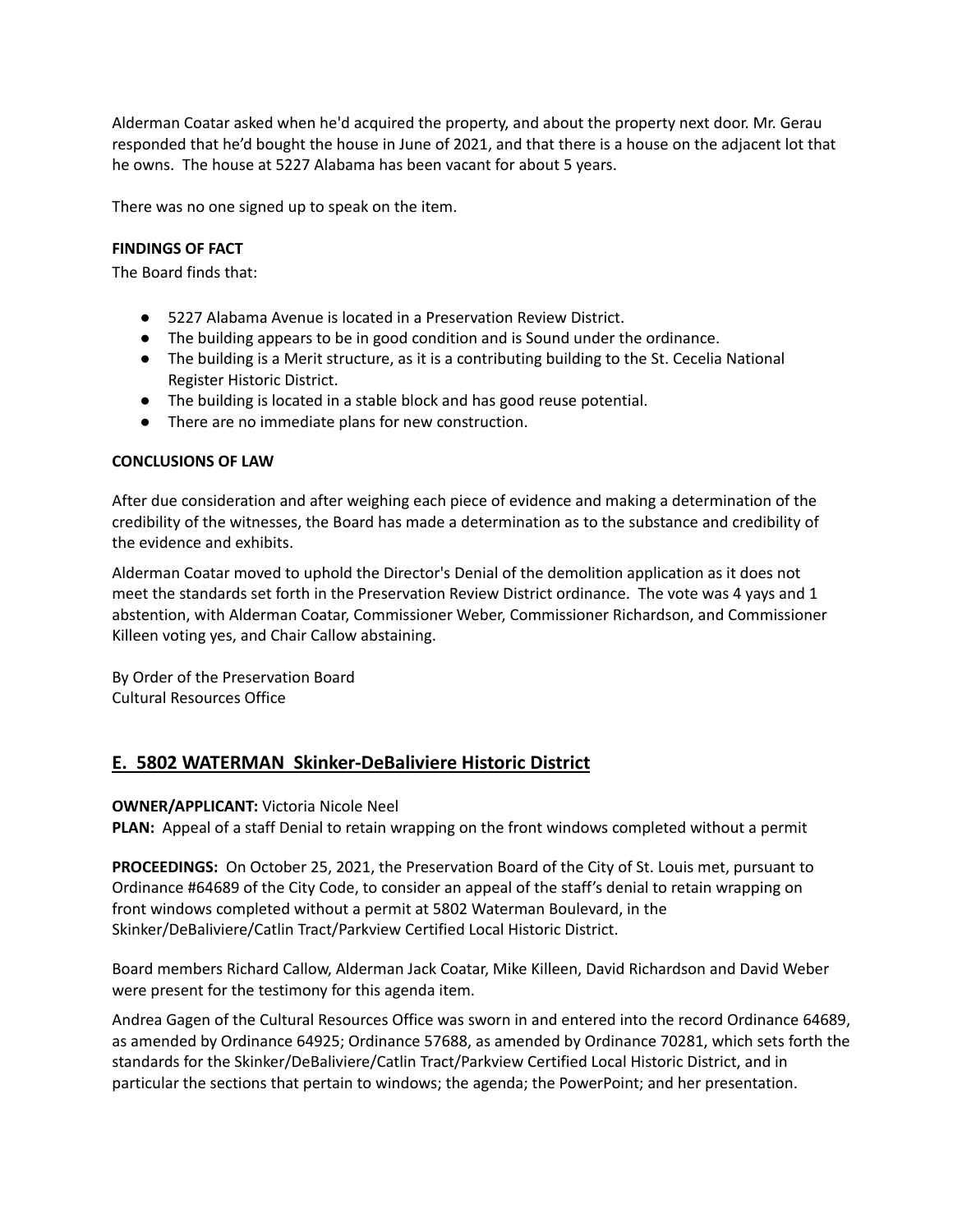She then made a presentation that described the project that involved the front window brickmold and mullions being wrapped in aluminum coil stock. The work was completed without a permit. Ms. Gagen stated that the proposed wrapping did not comply with the Skinker/DeBaliviere/Catlin Tract/Parkview Historic District Standards. She stated that the owner wished to keep the coil stock wrapping due to the cost of removing it and repairing/replacing the brickmold.

The owner, Victoria Neel, testified on her own behalf. Ms. Neel testified that when picking up her fence permit, she asked about whether she needed a permit for re-wrapping the window trim. The woman at the Permit Office told her no. In addition to the coil stock that was installed, they painted the existing coil stock. Ms. Neel stated that she had gotten good feedback from her neighbors. Ms. Neel presented PowerPoint slides showing before and after photos of her house, an estimate of the work that was completed, and an estimate of what it would cost to remove the wrapping and replace with wood material. She stated it was about three times as much as she had already spent.

When questioned by Board Member Killeen, she stated that she did not have any letters of support from the neighbors or the Alderman, but that she could get them.

## **CONCLUSIONS OF LAW**

After due consideration and after weighing each piece of evidence and making a determination of the credibility of the witnesses, the Board has made a determination as to the substance and credibility of the evidence and exhibits.

The Preservation Board moved to defer for thirty (30) days to allow the applicant to get support letters. The motion was made by Board Member Killeen and seconded by Alderman Coatar. The motion passed unanimously, with Alderman Coatar and Board Members Killeen, Richardson and Weber in favor of the motion. There was one abstention from Chairman Callow.

By Order of the Preservation Board Cultural Resources Office

## **DIRECTOR'S REPORT**

Meg Lousteau gave the Director's Report. She wanted to give the Preservation Board insight into the day to day work of the Cultural Resources Office, noting that most of what they see is only at the monthly meetings. She explained that Preservation Board meeting agendas are the results of weeks, sometimes months, of work, to which the staff brings its considerable expertise. Beyond that, there's the work on projects that never go before the Preservation Board.

Ms. Lousteau offered some statistics about the types and amount of tasks that the staff has handled in the first 3 quarters of 2021, including 25 preliminary reviews, 70 citizen-based complaints, 119 buildings reviewed for Prop NS, 120 Form-Based Code reviews, 164 Section 106 reviews, 164 demolition reviews, and 856 building permits.

Chair Callow noted that Commissioner Melanie Fathman had retired from the board, and thanked her profusely for her decades of service. Commissioner Fathman thanked commissioners and staff for all their work.